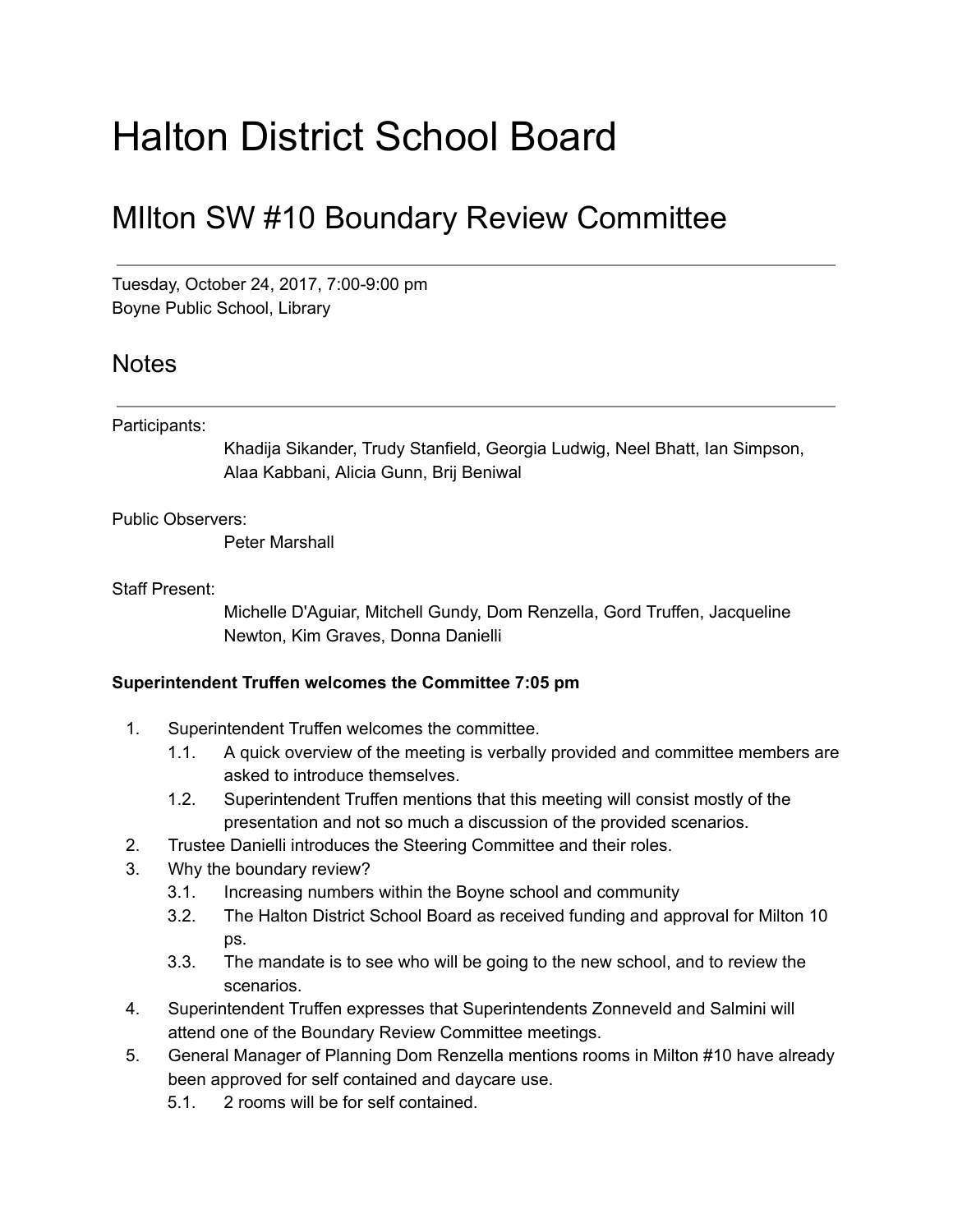- 5.2. 7 rooms for daycare.
- 6. For clarity the steering committee has already decided what schools will be involved in this review.
	- 6.1. Tiger Jeet Singh was selected due to an undeveloped area within its boundary.
- 7. Role of the Boundary Review Committee
	- 7.1. Superintendent Truffen invites the members of the committee to ask the tough questions. As this may lead to important discussions forming the three scenarios that will be recommended from the BRC.
- 8. Administrative Procedure
	- 8.1. Trustee Danielli gives a general description of the Administrative Procedure, mentioning If we don't follow this procedure we can be challenged legally.
	- 8.2. Superintendent Truffen takes over and goes through the steps in the Administrative Procedure.
- 9. Product Goals
	- 9.1. The criteria to measure the boundary is explained. Mentioning that communications have already begun, and that one of the many roles of the BRC members is to keep their school councils informed on the meetings. Lastly to keep in mind that the focus is on what is best for all the students, not just one school.
- 10. Timelines
	- 10.1. The timelines for the BRC meetings and public meeting were shown to the members and it was also expressed that these timeline are available on the Milton 10 boundary review page on the school board's website.
	- 10.2. The two superintendents go over the steps in the boundary review process for the BRC.
		- Superintendent Newton and Superintendent Truffen write the report from the BRC's recommended scenarios.
		- The report is then taken to Admin council.
		- The Board of Trustees get the review package.
		- Trustees vote two weeks later.
- 11. Superintendent Truffen goes over the guiding questions for reviewing the scenarios.
	- 11.1. What scenarios have promise?
	- 11.2. What scenarios are we able get rid of?
	- 11.3. What did we miss?
- 12. Superintendent Truffen hands the discussion off to Mr. Renzella who introduces the scenarios and what is included in the binders that were handed out.
	- 12.1. A brief explanation is given on how planning created the scenarios and projections. Summarized by looking at:
		- What is there now?
		- What is coming down the line?
			- What has happened in the past in order to predict the trend in the future.
		- New residential development.